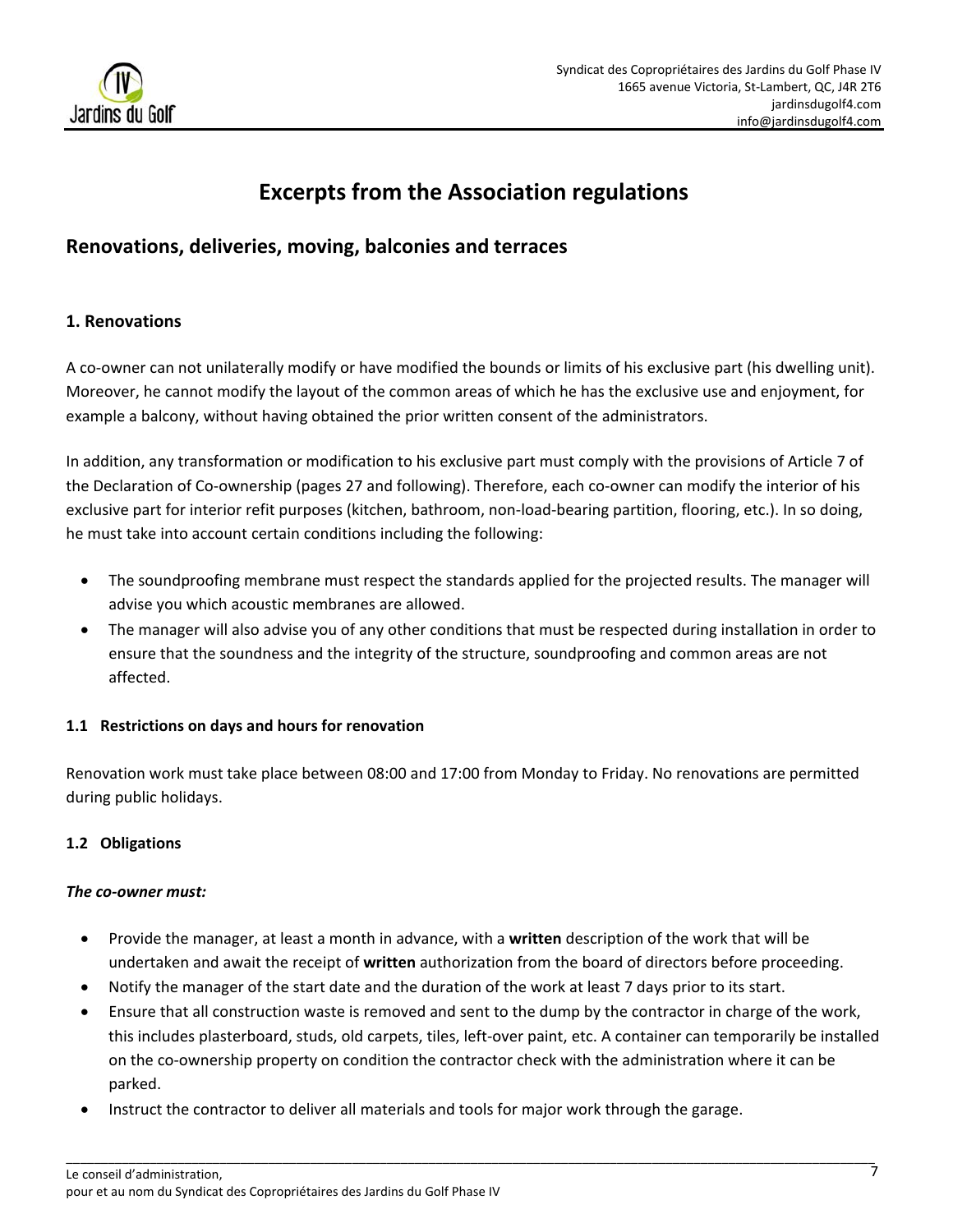

- Ensure that no construction waste is left in the garage or in the waste receptacles belonging to the co‐ ownership.
- Ensure that the common areas used by the contractor and his employees (corridor carpets, elevator, garage‐ level and ground‐level floors) are cleaned at the end of each day.

#### **Damage liability and security deposit**

The co-owner who carries out work is liable for all damages caused to the co-ownership by his contractors. A \$ 200 refundable deposit will be required in the event of potential damage. Should the common areas be damaged, the sums committed to correct the situation will decrease the amount returned to the co-owner responsible for those damages.

#### **2. Deliveries**

- Instruct delivery persons that they must not obstruct the building's entrance.
- Ensure the delivery company cleans the premises and removes any waste resulting from its work, otherwise the administration will require that you to pay for the clean‐up costs.
- The building staff cannot take responsibility for signing delivery slips or accepting items sent to co-owners.
- You must notify the manager, at least 48 hours in advance, of the delivery of your furniture or any device or object that requires you to monopolize the elevator so that appropriate measures can be taken (e.g. hanging protective covers in the elevator).
- Deliveries must take place Monday to Saturday between 08:00 and 17:00.

#### **3. Moving**

- Never on Saturdays or Sundays.
- Notice must be given as soon as possible to the manager so that the appropriate measures can be taken (e.g. hanging protective covers in the elevator).
- A \$ 200 refundable deposit will be required in the event of potential damage before a lift key is issued.
- The co-owner must organize permanent surveillance at the entrance.
- The co-owner concerned must ensure a control over keys and remote controls used by the moving company.
- The move must take place through the main entrance.